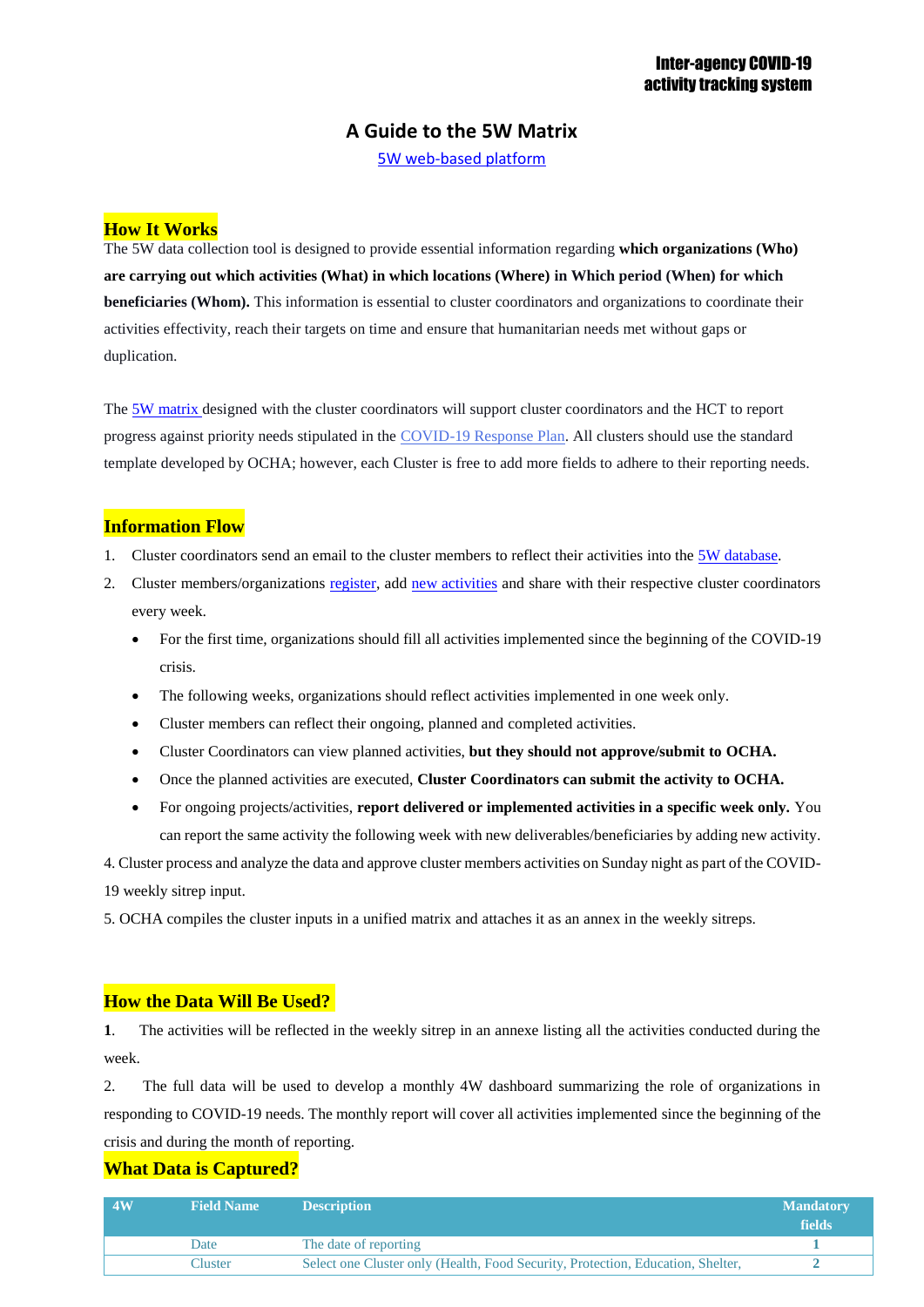| <b>WHO</b> |                          | WASH)                                                                                                                                                                                                   |                |
|------------|--------------------------|---------------------------------------------------------------------------------------------------------------------------------------------------------------------------------------------------------|----------------|
|            | Sub-Cluster              | Indicate sub cluster name. Only indorsed sub-clusters by CC.                                                                                                                                            |                |
|            | Organisation             | This is the agency that has taken responsibility for the work.                                                                                                                                          | 3              |
|            | Implementing<br>partners | You can have more than one implementing partner separated with comma                                                                                                                                    |                |
| Where      | <b>Territory</b>         | Select the appropriate territory in the dropdown list (WB, GZ or oPt if it is<br>nationwide activity)                                                                                                   | 4              |
|            | Governorate              | Select the appropriate Governorate or Governorates separated by comma. You<br>can have more than one governorate in the same cell.                                                                      |                |
|            | Other                    | Other description (Western Ramallah villages, quarantine centre(s), Jordan<br>Valley, Area C, Area A&B, H2, ARA in Gazaetc)                                                                             |                |
| What       | Response<br>Priority     | Response Priority/objective: pull the priority response from the list of priorities<br>stipulated in the COVID-19 Response Plan (see sheet two in the excel sheet, use<br>the Response Priority codes). | 5              |
|            | Activity                 | Give full description of the activity implemented                                                                                                                                                       | 6              |
|            | HRP/COVID_               | State if your activity is covered by HRP or/and COVID_19. Or outside inter-                                                                                                                             |                |
|            | 19<br>Inter-             | agency appeals. (Yes/NO).                                                                                                                                                                               |                |
|            | agency RP                |                                                                                                                                                                                                         |                |
| When       | <b>Status</b>            | Select the appropriate status (ongoing, completed, planned). The activity should<br>be executed during the reporting week.                                                                              | $\overline{7}$ |
|            | $(DD-MM-YY)$             | <b>Activity Start Date</b>                                                                                                                                                                              |                |
|            | $(DD-MM-YY)$             | <b>Activity End Date</b>                                                                                                                                                                                |                |
| Whom       | Demographic<br>group     | Type of beneficiaries (Elderly, Disabled, Refugees, IDPs, Female headed<br>households, doctors, school staff, teachers, caregivers and students etc)                                                    | 8              |
|            | $#$ of<br>beneficiaries  | State the total number of people benefited from the activity                                                                                                                                            | 9              |
|            | $\#$ of<br>beneficiaries | # of children benefited from the activity                                                                                                                                                               |                |
|            | $\#$ of<br>beneficiaries | # of adults benefited from the activity                                                                                                                                                                 |                |
|            | $#$ of<br>beneficiaries  | # of elderly benefited from the activity                                                                                                                                                                |                |
|            | $\#$ of<br>beneficiaries | # of females benefited from the activity                                                                                                                                                                |                |
|            | $#$ of<br>beneficiaries  | # of males benefited from the activity                                                                                                                                                                  |                |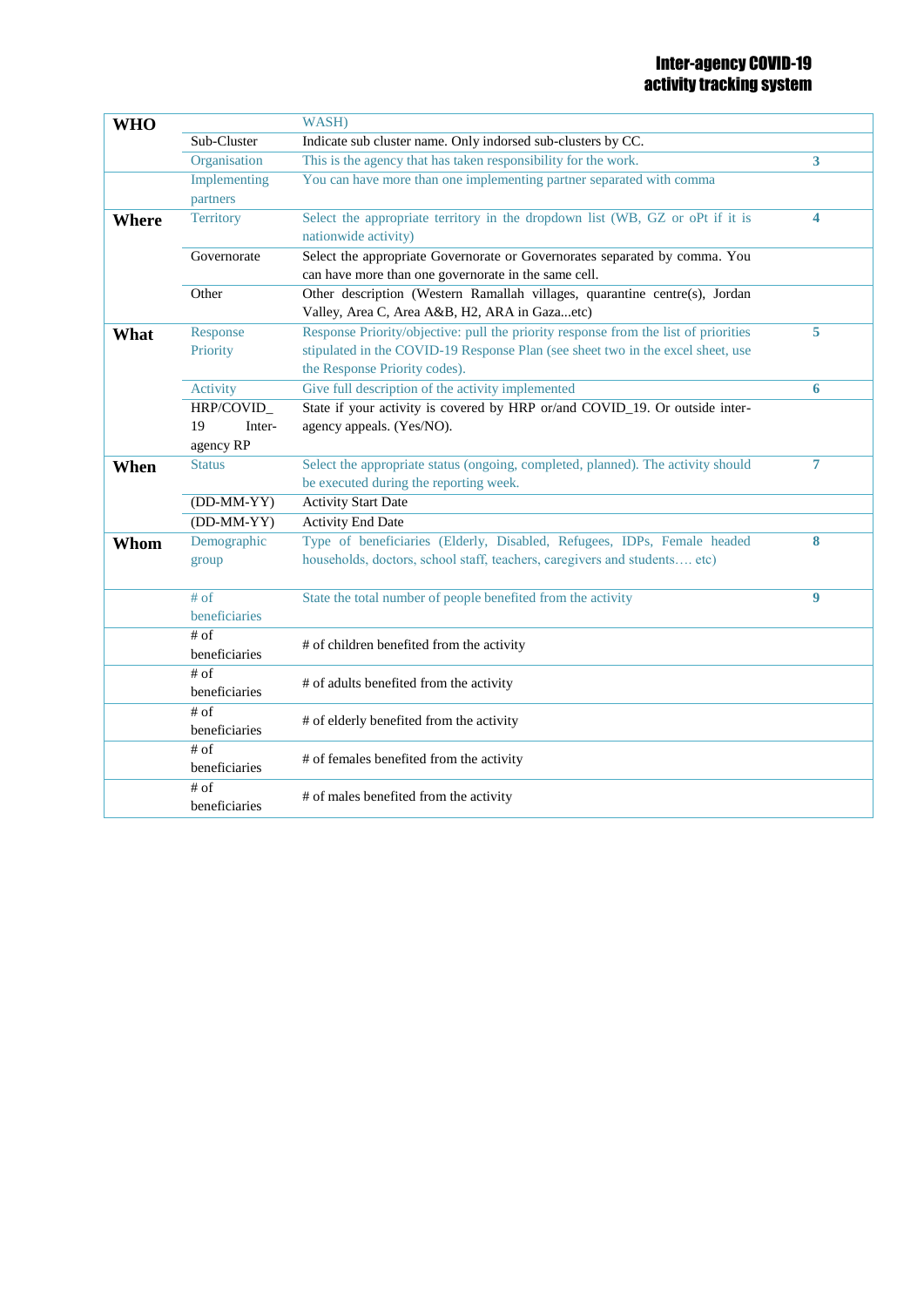### Inter-agency COVID-19 activity tracking system

### 5Ws, Response to COVID-19 in the oPt

14/04/2020 16:23:31

The 5W data collection tool is designed to provide essential information regarding which organizations (Who) are carrying out which activities (What) in which locations (Where) in Which period (When) for which beneficiaries (Whom). This information is essential to cluster coordinators and organizations to coordinate their activities effectivity, reach their targets on time and ensure that humanitarian needs met without gaps or duplication.

The 5W matrix designed with the cluster coordinators will support cluster coordinators and the HCT to report progress against priority needs stipulated in the COVID-19 Response Plan.

# A Guide to the 5W Matrix Submit new activities Manage activites **Administer Activities**



# **Cluster members: How to Register?**

Cluster members should register to reflect their activities to COVID-19 responses. One or more members from the same organization can register at [http://data.ochaopt.org/dbs/5ws/register.aspx.](http://data.ochaopt.org/dbs/5ws/register.aspx) Cluster members/organizations can submit activities to more than one cluster using the web-based 5W.

Registered focal points will receive an email from OCHA informing them that their accounts are valid to submit their activities. Registered members under one organization will be able to see all activities submitted by their organization and be able to download their activities.

To register hit the link and fill all the fields: <http://data.ochaopt.org/dbs/5ws/register.aspx>

|                  | <b>Registration from</b>   |          |
|------------------|----------------------------|----------|
|                  |                            |          |
|                  |                            |          |
| <b>Full name</b> |                            |          |
| Mobile           |                            |          |
| Organization     | Select                     |          |
|                  | Not listed, please specify |          |
| Email            |                            |          |
|                  |                            |          |
| <b>User Name</b> |                            |          |
| Password         |                            |          |
| Confirm          |                            |          |
|                  |                            |          |
|                  | Home                       | Register |

**Cluster Members: How to add new activity?**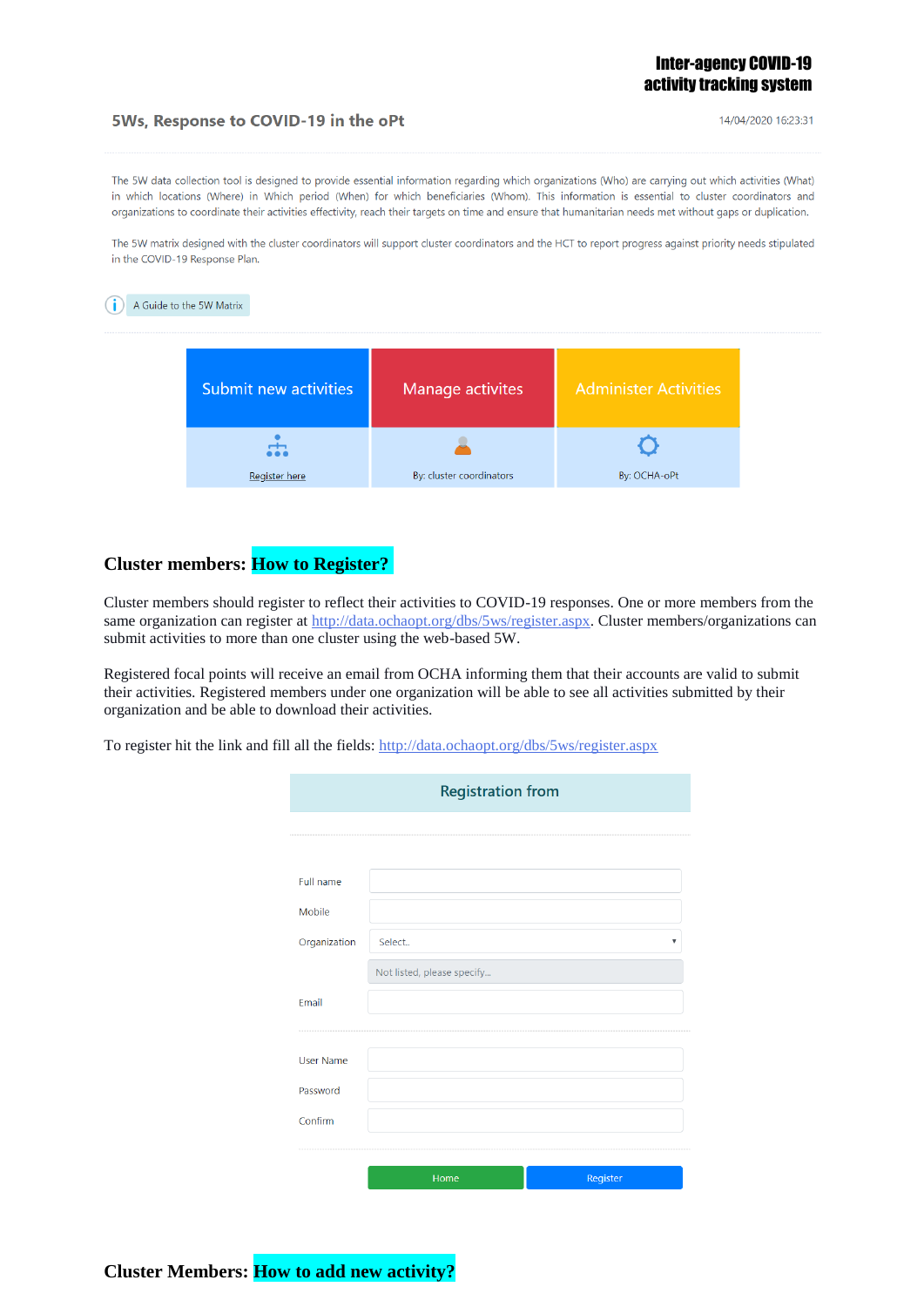- 1- [Press on add new activity](http://data.ochaopt.org/dbs/5ws/myactivities.aspx) (top right side of the page)
- 2- Fill all fields. Fields with an asterisk are required.
- 3- Save to submit
- 4- You will receive a message notifying you that you successfully submitted your activity to the Cluster Coordinator.

### 1. WHO

All fields marked as astrerisk(\*) are required

| Cluster <sup>*</sup>     | Select                                                              |  |
|--------------------------|---------------------------------------------------------------------|--|
| Sub-Cluster              | please specify                                                      |  |
| Organization *           | Office for the Coordination of Humanitarian Affairs                 |  |
| Implementing<br>partners | Implementing partner1, Implementing partner2, Implementing partner3 |  |
| Full name*               | Majed Abu Qubu                                                      |  |
| Email *                  | abukubi@un.org                                                      |  |
| Mobile *                 | 0547178950                                                          |  |

### 2. WHERE

| Territory *     | $Q$ oPt | <sup>O</sup> West Bank                                                                                 | <sup>O</sup> Gaza |  |  |  |  |  |  |  |  |
|-----------------|---------|--------------------------------------------------------------------------------------------------------|-------------------|--|--|--|--|--|--|--|--|
| Governorates    |         | Select Governorate                                                                                     |                   |  |  |  |  |  |  |  |  |
| Other locations |         | Other description (Western Ramallah villages, quarantine center(s), Jordan Valley, Area C,Area A&Betc) |                   |  |  |  |  |  |  |  |  |

#### 3. WHAT

| <b>Response Priority</b>    |                                                      |  |
|-----------------------------|------------------------------------------------------|--|
|                             | Response Priority/objective                          |  |
| Description of<br>Activity* |                                                      |  |
|                             | D Part of Inter-agency response plan (HRP/COVID_19)? |  |

#### 4. WHEN

| Date <sup>+</sup>   | From    | 13 April 2020 | $\overline{\phantom{a}}$<br>ĪФ | 19 April 2020 |  |
|---------------------|---------|---------------|--------------------------------|---------------|--|
| Status <sup>*</sup> | Ongoing |               |                                |               |  |

### 5. WHOM

| Demographic<br>group." |            |               | Type of beneficiaries (Elderly, Disabled, Refugees, IDPs, Female headed households, doctors, school staff, teachers, caregivers .etc) |         |      |
|------------------------|------------|---------------|---------------------------------------------------------------------------------------------------------------------------------------|---------|------|
| Total <sup>*</sup>     | <b>DNA</b> | Male          |                                                                                                                                       | Female  | 0    |
| Childem                |            | <b>Adults</b> | 0                                                                                                                                     | Elderly | 0    |
|                        |            |               |                                                                                                                                       |         |      |
|                        |            |               |                                                                                                                                       | Clear   | Save |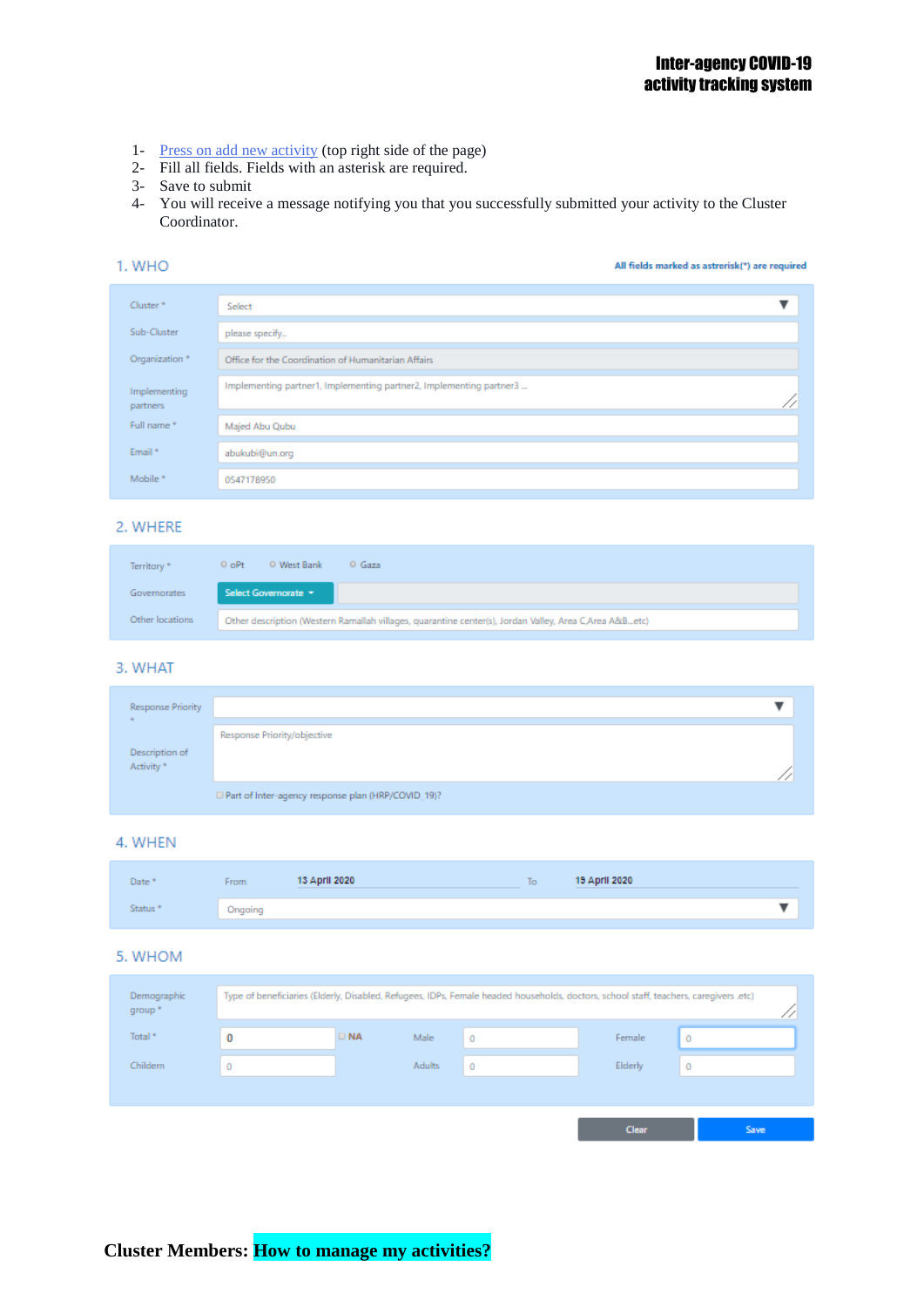- 1. [Press on manage my activities](http://data.ochaopt.org/dbs/5ws/myactivities.aspx) (top right side of the page)
- 2. Cluster members can filter previous activities by Cluster, Priority Response, Territory, Status of the Activity, Date and Governorate.
- 3. Cluster members can export the filtered data into excel file.
- 4. Cluster members can edit and delete submitted activities.
- 5. Cluster members won't be able to edit or delete a submitted activity once the cluster coordinator approves an activity.
- 6. Cluster members can monitor the status of their activities using the actions key (submitted, approved and rejected).
- 7. If an activity rejected, cluster members will receive a short note on why their activity rejected. Cluster members can edit the same activity and resubmit.

| Cluster                  | All | ٠              |                | From/To 1 April 2020 |        | 22 April 2020 |  |
|--------------------------|-----|----------------|----------------|----------------------|--------|---------------|--|
| <b>Response Priority</b> | All |                |                |                      |        |               |  |
| Territory                | All | $\blacksquare$ | Governorate    | All                  |        |               |  |
| <b>Status</b>            | All | $\blacksquare$ | <b>Actions</b> | All                  |        |               |  |
|                          |     |                |                |                      | Export | Filter        |  |
|                          |     |                |                |                      |        |               |  |

16 Activities found

Submitted **Approved** Rejected

| <b>Cluster</b> | Organization                                                           | <b>Territory</b> | <b>Governorates</b> | <b>From</b>         | To                  | <b>Status</b> | <b>Beneficiaries</b> | <b>Activity Desc.</b>                            | <b>Actions</b>                  |
|----------------|------------------------------------------------------------------------|------------------|---------------------|---------------------|---------------------|---------------|----------------------|--------------------------------------------------|---------------------------------|
| Health         | Office for the<br>Coordination<br>of<br>Humanitarian<br><b>Affairs</b> | oPt              | Ramallah            | April<br>2020       | 12<br>April<br>2020 | Completed     | 10                   | The description of the<br>activity will go here. |                                 |
| Health         | Office for the<br>Coordination<br>of<br>Humanitarian                   | oPt              | Tubas               | 03<br>April<br>2020 | 05<br>April<br>2020 | Completed     | 700                  | Here                                             | $\left(\bigtriangledown\right)$ |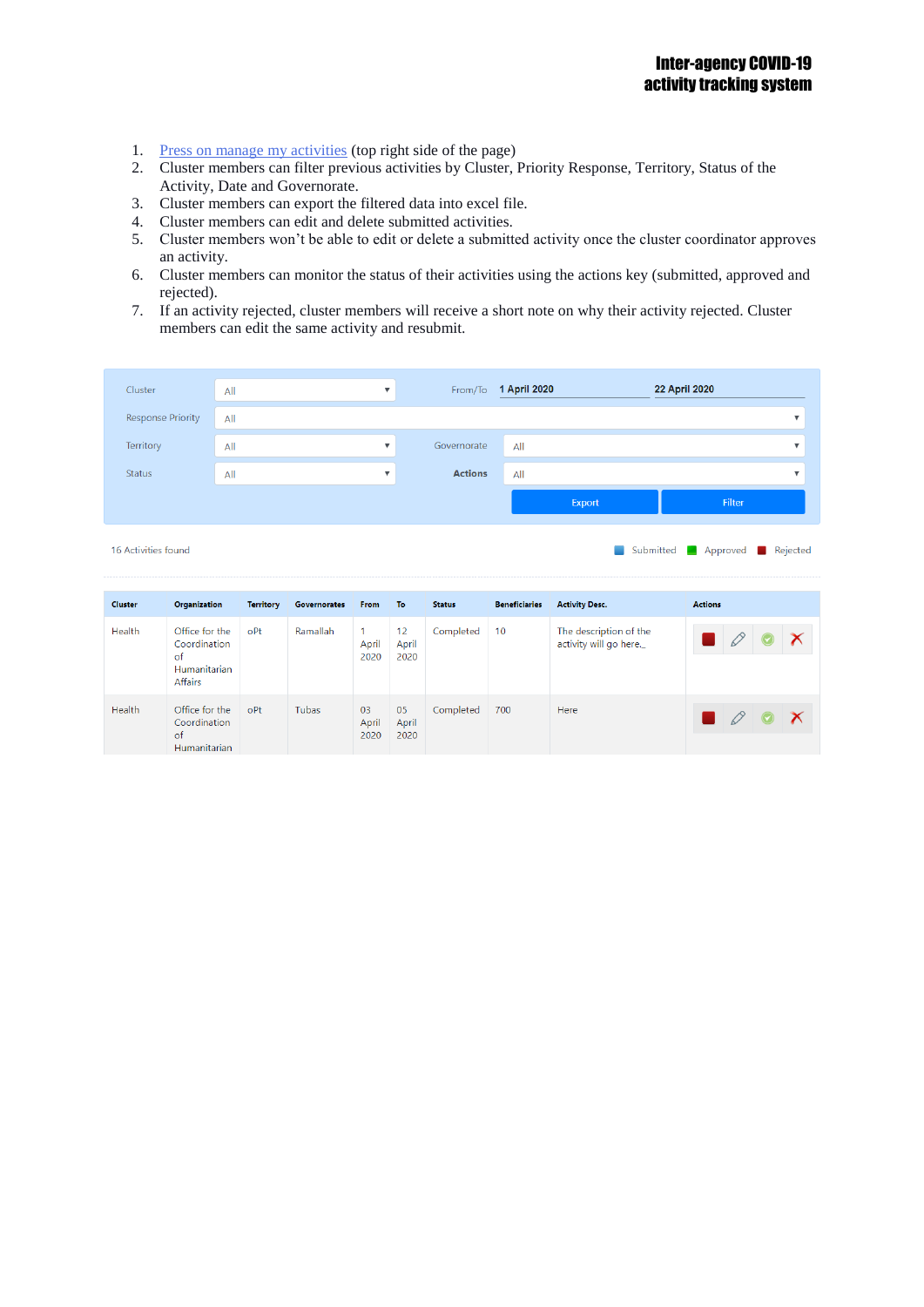# **Cluster Coordinators: How to Manage Cluster Members Activities**

- 1- [Press on manage activities](http://data.ochaopt.org/dbs/5ws/cclogin.aspx) box (red box in the landing page).
- 2- OCHA will provide Cluster Coordinators and IMOs with manager accounts.
- 3- CC/IMOs can filter activities by Cluster, Priority Response, Territory, Status of the Activity, Date and Governorate.
- 4- CC/IMOs can export the filtered data into excel file.
- 5- CC/IMOs can approve or reject submitted activities.
- 6- CC/IMOs can't edit cluster members activities
- 7- Cluster members won't be able to edit or delete a submitted activity once the CC/IMOs approve an activity.
- 8- CC/IMOs can monitor the status of submitted activities using the actions key (submitted, approved and rejected).
- 9- To reject an activity, CC/IMOs must provide the reason for rejection. If needed, cluster members, can edit the same activity and resubmit.

| Cluster       | Health | ٠                       |                | From/To 1 April 2020 | <b>22 April 2020</b> |  |
|---------------|--------|-------------------------|----------------|----------------------|----------------------|--|
| Response      | All    |                         |                |                      |                      |  |
| Organization  | All    |                         |                |                      |                      |  |
| Territory     | All    | $\overline{\mathbf{v}}$ | Governorate    | All                  |                      |  |
| <b>Status</b> | All    | v                       | <b>Actions</b> | All                  |                      |  |
|               |        |                         |                | Export               | <b>Filter</b>        |  |

|                | 8 Activities found<br>Submitted <b>I</b>                               |                  |                     |                     |                     |               |                      |                                                  |                |  |  |
|----------------|------------------------------------------------------------------------|------------------|---------------------|---------------------|---------------------|---------------|----------------------|--------------------------------------------------|----------------|--|--|
| <b>Cluster</b> | <b>Organization</b>                                                    | <b>Territory</b> | <b>Governorates</b> | <b>From</b>         | To:                 | <b>Status</b> | <b>Beneficiaries</b> | <b>Activity Desc.</b>                            | <b>Actions</b> |  |  |
| Health         | Office for the<br>Coordination<br>of<br>Humanitarian<br><b>Affairs</b> | oPt              | Ramallah            | 1<br>April<br>2020  | 12<br>April<br>2020 | Completed     | 10 <sup>°</sup>      | The description of the<br>activity will go here. |                |  |  |
| Health         | Office for the<br>Coordination<br>of<br>Humanitarian                   | oPt              | Tubas               | 03<br>April<br>2020 | 05<br>April<br>2020 | Completed     | 700                  | Here                                             |                |  |  |